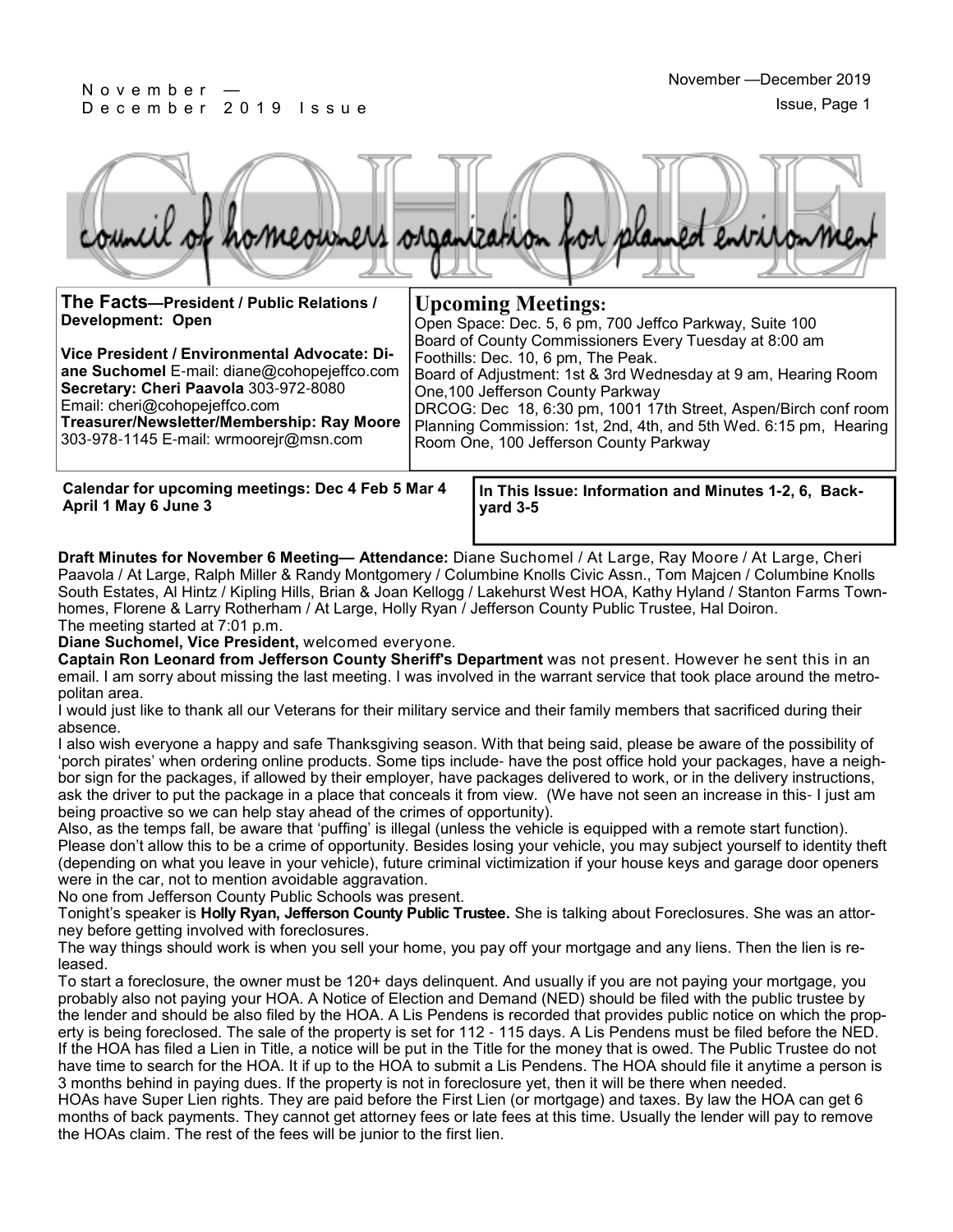Two notices go out. The first is 4 - 6 weeks. The second is 45 - 60 days before the original sale date. If the owner files for bankruptcy, everything halts. As soon as the bankruptcy is closed, then everything proceeds where it was halted. If both notices have gone out, there are no new notices. So the HOA should monitor for the sale.

At this time, most sales are 3rd party person purchases for ore than the sale price.

If a foreclosure is filed but not redeemed, then the HOA is first to get money (before the home owner). Although the HOA has to file within 8 business days.

To file a Lis Pendens, it costs \$50, includes the amount owed, and the first page of the Declaration. Sales are done on Wednesday or Thursday, depending on the county.

Foreclosures are on the rise. In Jefferson County they used to do about 20 per month. This year the average is 40 per month and that has been climbing. And the trend is the same at several other counties. This month they had 67 foreclosures. It has tripled. And the property owner cannot afford to move anywhere else. The average cost of a home in Lakewood is \$895K, in Boulder is \$1.2M, and in Jefferson County is almost \$1M.

How many management firms are aware of this? Not very many.

What about Mechanic Lien? It is not as good as a Super Lien and it will expire.

Does the Super Lien end when released? Yes. So keep monitoring.

Do you want to redeem or not? If there is a purchase offer for \$100K (for example), then the HOA can Redeem for \$100K but they will still owe the amount offered over the purchase price. And it must be done within 8 days. Who can get the over bid funds? Anyone who had a lien filed before the NED was filed.

Before 2006, the owners could redeem within 75 days to buy their property. This loop hole has been closed. But people are always trying to come up with new angles.

What happens if you are in foreclosure and file for bankruptcy? The Bankruptcy stops the foreclosure. When the bankruptcy is closed and filed, then the foreclosure continues where it was stopped. There is an unwritten moratorium on filing for foreclosures from Thanksgiving to the New Year. So expect a LOT of sales on Jan. 9, 2020.

Check websites for sale information. You can search by address. Our website is www.jeffco.us/public-trustee. Our email is eforeclosures@jeffco.us. They publish their statistics every month for every county and have a history back to 1999. Foreclosures are listed by legal description such as Lot X, County Y and State Z.

Most Judicial Foreclosures go to the Sheriff. However you can use the Public Trustees. They are cheaper and have a better process. It is best to put in the court order to have the Public Trustee do the sale.

Will you office be affected by the Jefferson County budget issue? No, they are self funded. The fees they charge cover their expenses. If they have any extra money, it goes to the county general fund.

In July 2020 they way public trustees get their job will change.

**Reports from Officers** We do not have a President.

Roll Call was taken. We had 9 members present and had a quorum.

**Ray Moore, Treasurer,** said that we have \$2,004.91.

**Cheri Paavola, Secretary,** was present. The Minutes for October were approved.

**Diane Suchomel, Vice President,** was present.

The following are **Community Meetings. CMT 19-119394** is for 9700 Old Coal Mine. They want to modify the site layout plan, reduce the number of units, and modify the site access plan. The second community meeting is Nov. 13 from 6:00 - 7:00 p.m. at the Church of the Nazaree. This is a follow up meeting to the Sept. 4th meeting. The property is near where Fun City was. They want about 109 duplexes and single family homes on 11.06 acres. Richmond American Homes if the developer.

**CMT 19-126510** is for Vineyard - Three Hills. It is south of C-285 and west of C-470. It is PD to PD to allow residential and commercial use. The meeting is Nov. 19 at 6:00 p.m. and the Waterstone Community Church. Currently ODP allows for 350 residences and over 100,000 sq. ft. commercial. They are planning to rezone only the southern portion of the property and make it all residential.. Will probably rezone to R-2, with an amendment for R-3 to allow townhomes. ( update from the meeting: 4 types of housing in different areas on the property - 2 sizes townhomes and 2 types/sizes of single family homes.)

The following are **Rezonings. RZ 19-123996** is for 5641 S. DeFrame St. for Padre Pio Center ODP. They want to rezone from A2 to PD for religious assembly and related uses. It is west of C-470 and north of Bowles.

**RZ 19-124345** is for Arcadia Creek ODP. They want to rezone from R1 to PD for 23 single family detached homes. (This is the property that is split between the Jefferson and Arapahoe County lines.)

| <b>COHOPE Treasury Activity: November 2019</b><br>Beginning Balance November 6, 2019      | W. R. Moore, Treasurer<br>2006.91 |
|-------------------------------------------------------------------------------------------|-----------------------------------|
| Deposits<br><b>Withdrawals</b><br>l Dec newsletter \$4.95                                 | 0.00<br>39.92                     |
| Bank Fee \$2<br>Internet fee (3 months) \$32.97<br><b>Ending Balance December 4, 2019</b> | 1966.99                           |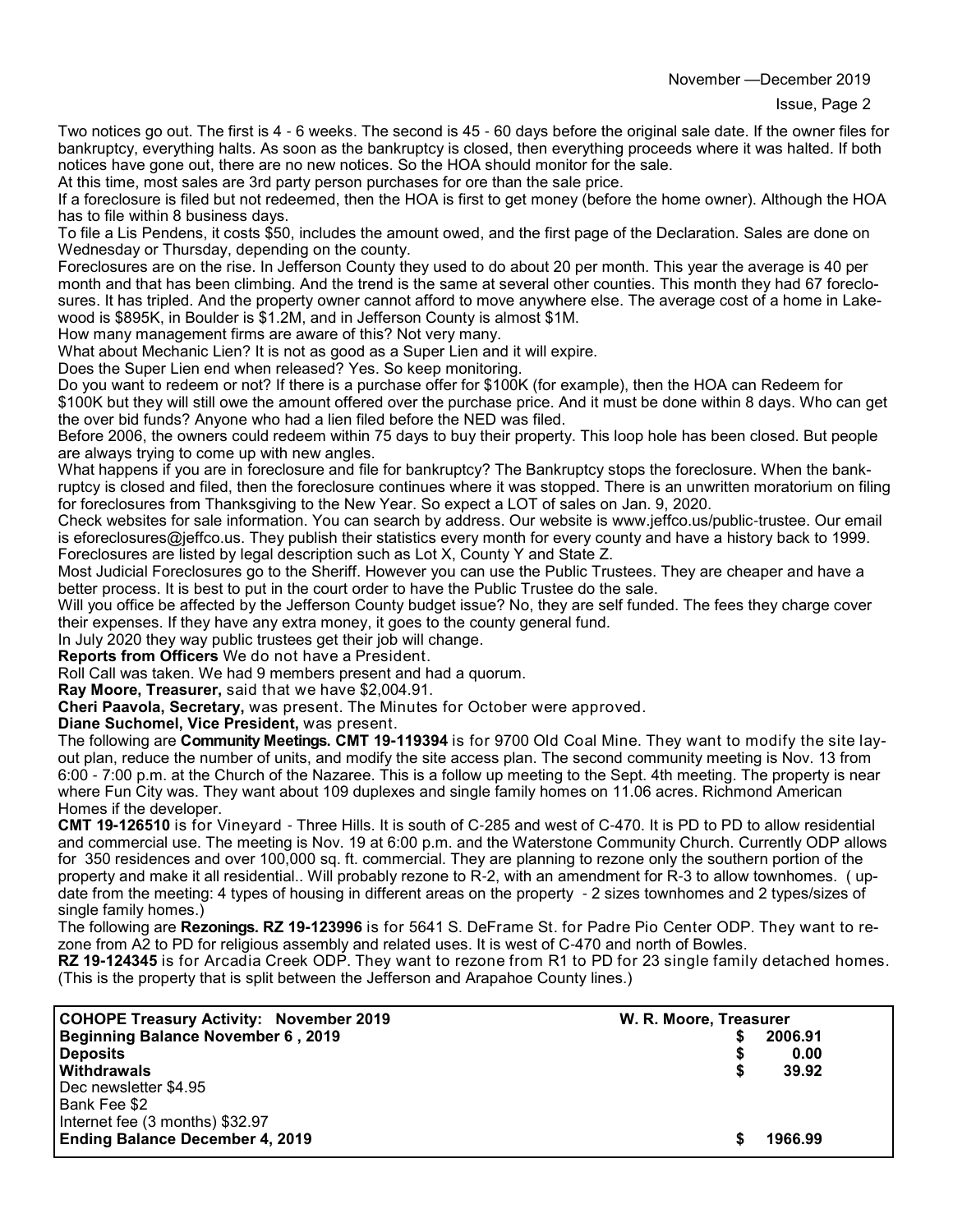# **THE BACKYARD**

## Columbine Hills News

**President's Corner** — Well that cold snap destroyed my tomatoes – I brought in a bunch, but I lost dozens. I had them covered but the wind tore off everything. Such is life. Honestly the weather forecasters often portray the worst-case scenarios and I didn't really believe it was going to be as cold as they said. For once they were correct.

You've seen the work going on at the old Safeway lot. The signs around say construction on a gas station convenience store is happening on the West side of the property. [Don't quote me, but I think it's a 7-11 which possibly includes a fast food restaurant – picture the gas station with McD's on Wads and Chatfield]. If my sources are right, the East end of that property will become a day-care. Plus a few weeks ago there was a meeting at CHE concerning a proposal to construct 171 housing units in Arapahoe county that is just East of Platte Canyon and West Canyon intersection. It would mean major transportation issues along that portion of Platte Canyon. I have a request for info out to the architects, but they have not responded to me yet. I will let you when I know anything.

I'm looking forward to fall activities in our neighborhood. Use this time to plan a block party, invite your neighbors for a simple cookout, share ideas, and make friends. I'm going to do something I've thought about for some time now; I'm putting my phone number out there for folks who need to contact me and don't use e-mail like I do. My number is out of state; in this age of cell phones, I didn't see the need to change my Wisconsin number when we moved back to Colorado. I ask one thing and that is your consideration of if and when you call. I'm employed at the Gardens at Columbine; I don't answer my phone during the day. If you feel you must call, please call after 5:00 and before 10:00 p.m. Texting is my preferred method of communication. I hope I don't regret this . . . my number is 920-941-0711. This may help you to Be the kind of neighbor you wish you had —*Randy Montgomery, CHCA president rnmontgomery@att.net*

*From* **CHCA Meeting: September** Meeting called to order by President at 7:03 p.m. Officers present: Randy, Don, Galen. Board members present: Michaelle, Ralph, Steve, Jodi Community members present David (Galen's Husband) CHCA by-laws require a majority of board members [5 of 9] Treasures report presented by Galen.

**Old business:** COHOPE – Ralph's Report. Membership status – Jodi and Galen. Report on web-site management – Jodi. Tax exempt status is completed – Randy

Additional old business: New grills at Columbine Hills parks. PayPal card reader status for Dumpster Day. Dumpster Day status. Hayride Status. Thank our veterans in November newsletter.

**New business:** Bathroom access at park for events. New housing and commercial developments Meeting adjourned at 8:00 p.m.

## **Columbine Knolls Voice**

*From* **September 10 2019 Board Minutes** The Board of Directors meeting was called to order by Vice-President Tierny at 7:06 p.m. Board members attending: Tony Tierney, Jean BadenGillette, Lee Woodbury, Robin Harris, John Buresh, Bill Weeks According to the attendance roster there were an additional seven property owners in attendance.

**PUBLIC COMMENTS:** Property owner Ronald Tanski had a question about an RV parked in the area of Marshall and Portman. It was stated by Vice-President Tierny that President Hale directed that a letter be sent to the property owners. Director Woodbury further explained the process – with covenant violations, a third party sends a standard letter customized to the situation. Mr. Tanski also mentioned that traffic was speeding on Marshall Street. Vice-President Tierny suggested that he get together with other property owners and contact the sheriff's office. Director Harris talked about the concern with trash pick up and suggested possibly limiting the days of service (since it seems that using only one service appears to be improbable). Then Director Harris added that representatives of different companies shared that the pick up days were coordinated among themselves to avoid congestion. A lengthy discussion ensued.

Property owner Rachel Brehm addressed the Board concerning the fencing or lack thereof on properties that abut South Pierce Street. She shared the results of some research she had done in reference to a fence improvement project. Ms. Brehm stated that upgrading the fencing would benefit the first impressions of the community. Director Woodbury described the evolution of the sound barrier fences on West Ken Caryl Avenue. These were installed by a government entity when the road was widened. At the time, South Pierce Street ended about where the Dairy Queen is (south of Ken Caryl). He further stated that the HOA has never been opposed to fences greater than six feet on the border of the community, but has not approved any fences higher than six feet inside the community. Director Harris suggested Ms. Brehm contact Jefferson County and request noise abatement fencing. He offered to attend with her.

**COMMITTEE REPORTS: Membership:** Lynn Weitzel reported that there was one new HOA member; total property owners belonging to the HOA currently was 346.

**Safety, Beautification and Maintenance:** Director Buresh informed the Board he sprayed all entrances for weeds. He

contacted five companies to redo the entrances, and has received only one bid from Crown Rim Landscaping for \$4,120. The possibility of volunteers doing this work or perhaps a Scout Troop (maybe 354) was discussed.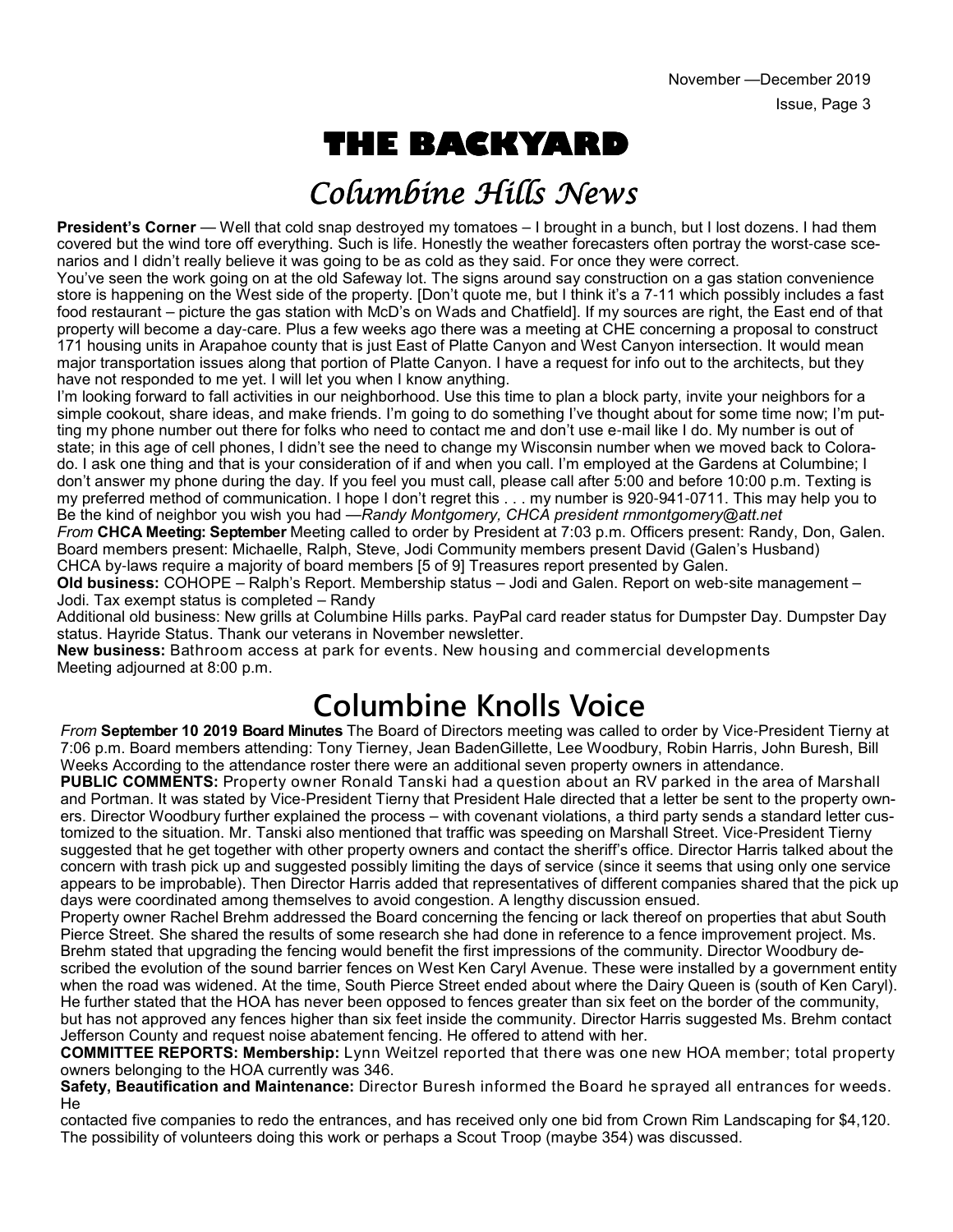**Covenants and Architectural Control:** Vice-President Tierny reported that one paint and one fence PIPSA was approved. Director Harris noted that he has seen many roll offs and such parked on streets and inquired if there were any codes from Jefferson County addressing this.

**Special Events/Programs:** September 7 was clean up day; \$280 was received and the cost of the roll off was \$380 according to Vice-President Tierny. There was no damage done to the parking lot (thanks to the recreation district for its use); the roll off was filled by the end of the day. The Board thanked Vice-President Tierny and Directors Weeks, Harris, Buresh and Wambsgansss for assisting during the event. The Halloween Party is scheduled for October 18.

**Treasurer's Report:** Treasurer Baden-Gillette reviewed the current Profit & Loss sheet, which can be viewed atwww.ckha.org. She pointed out one needed change was under the website entries; that will be corrected. Ring Central Professional Services costs \$172.22 and payment is due September 11. Director Harris will discuss with

President Hale if the service should be used. If continued the contacts need to be updated. Treasurer Baden-Gillette also reported that the fee for the storage area has increased from \$118 to \$127.

**OLD BUSINESS** The possibility of increasing dues was discussed. Treasurer Baden-Gillette stated that she had not yet contacted area HOAs to compare their dues and services. Director Harris suggested that no raise should be considered until or unless it is justified through the budget (e.g. more events, maintenance of entry areas, attorney fees).

## **Columbine Knolls South II Review**

*From* **President's Corner—**Well November has come on fast and before we know it, we will be celebrating Thanksgiving. I really like this Holiday because you can eat all you want, have fun with family and friends, and watch football. By the way I hope all had a great and safe Halloween especially the kids.

The Coronado Elementary playground is coming together and will be finished by the end of the year. Thanks to the many volunteers that have worked with the school on this project. Prep work will happen the week of November 4th to be ready for the Community Day to install new equipment on November 9th. There is still a need for more volunteers to help during the final finish at the playground. Please try to set time aside to help on Saturday November 9th for the community build and assembly of the new playground equipment. It starts at 8 a.m. till 5 p.m. at the lower level playground. Lunch is provided. We need a minimum of 30 ADULTs over the age of 14 for safety reasons. More information can be found at the playground website: https://sites.google.com/jeffcoschools.us/pta/playground?authuser=0 At this website you can sign up for November 9th and see all the details which in summary include: Replacing the pea gravel surfacing with accessible EFW (Engineered Wood Fiber) mulch. Installing 6 NEW play structures on the lower playground. Installing a ball wall (It is a place for kids to bounce the ball against a vertical surface other than the school building which is distracting to the students in the classroom. It was the top requested addition to the playground by students when they were surveyed a couple years ago. It also could be a good wall for tennis players to practice.). Installing an outdoor classroom (It is a semicircle of larger boulders with room to seat 24-28 kids. Teachers plan to incorporate lessons from nature, creativity, etc. It can also be used for outdoor meetings that may happen in the evenings and weekends. A shade structure for this is planned in a future phase.). Installing an ADA accessible swing to the upper playground

The projected date of completion is November 18th. Our community and Coronado Elementary will benefit greatly from this improvement for all families and kids who use the park and playgrounds year-round. The CKSII HOA is happy to be part of this project.

Please consider becoming a board member. It only takes about 4 to 6 hours a year of your time. Please contact me if you are interested. Find the contact information on our website cksii.org.— *Bob Haberkorn, President CKSII HOA*

#### Columbine West Civic Association Newsletter

*From* **A Moment With The Board** The October 8th meeting was held at Dutch Creek Elementary at 7 p.m. This Fall/ Winter we will again be offering the Halloween Decorating contest and the Holiday Lighting Contest. Be sure to drop a message to CWCAtalk@gmail.com if you see a display you would like to see win. Winners will receive a Gift Card and a shout out in the newsletter. The 2020 Budget will be presented at the November meeting for approval. Once the budget for 2020 has been set there will be more information in the newsletter on upcoming events and programs. A reminder that the CWCA group will not be meeting in December. We look forward to coming back together in January and have a Members Mixer Social Evening being planned for January. Currently the idea is to gather at the Breckenridge Brewery Tap House with appetizers being shared. Stay tuned for date and time. At this time we have (2) Board positions open and would love to encourage residents to consider joining the efforts of the association. You can volunteer as much or as little as you feel fits within your schedule. It is crucial to have residents involved in the association process and procedures. Due to the recent increase in criminal activity around the neighborhood we are looking to scheduling a Jeffco Sheriff to stop by an upcoming meeting so they can share information. Check the newsletter for an upcoming date. As always we would love to have more hands to address the many concerns in and around Columbine West. If you would like to join the efforts drop us an email or attend a monthly meeting.

This month we would like to encourage anyone interested in volunteering to join us. If you have questions or any suggestion of ideas feel free to email CWCAtalk@gmail.com. Look forward to hearing from the community. Residents are encouraged to attend any monthly meeting. The next one is November 12th at 7:00 p.m., Dutch Creek Elementary, second Tuesday of the Month. No meeting in December. Happy Holidays to all. Cheers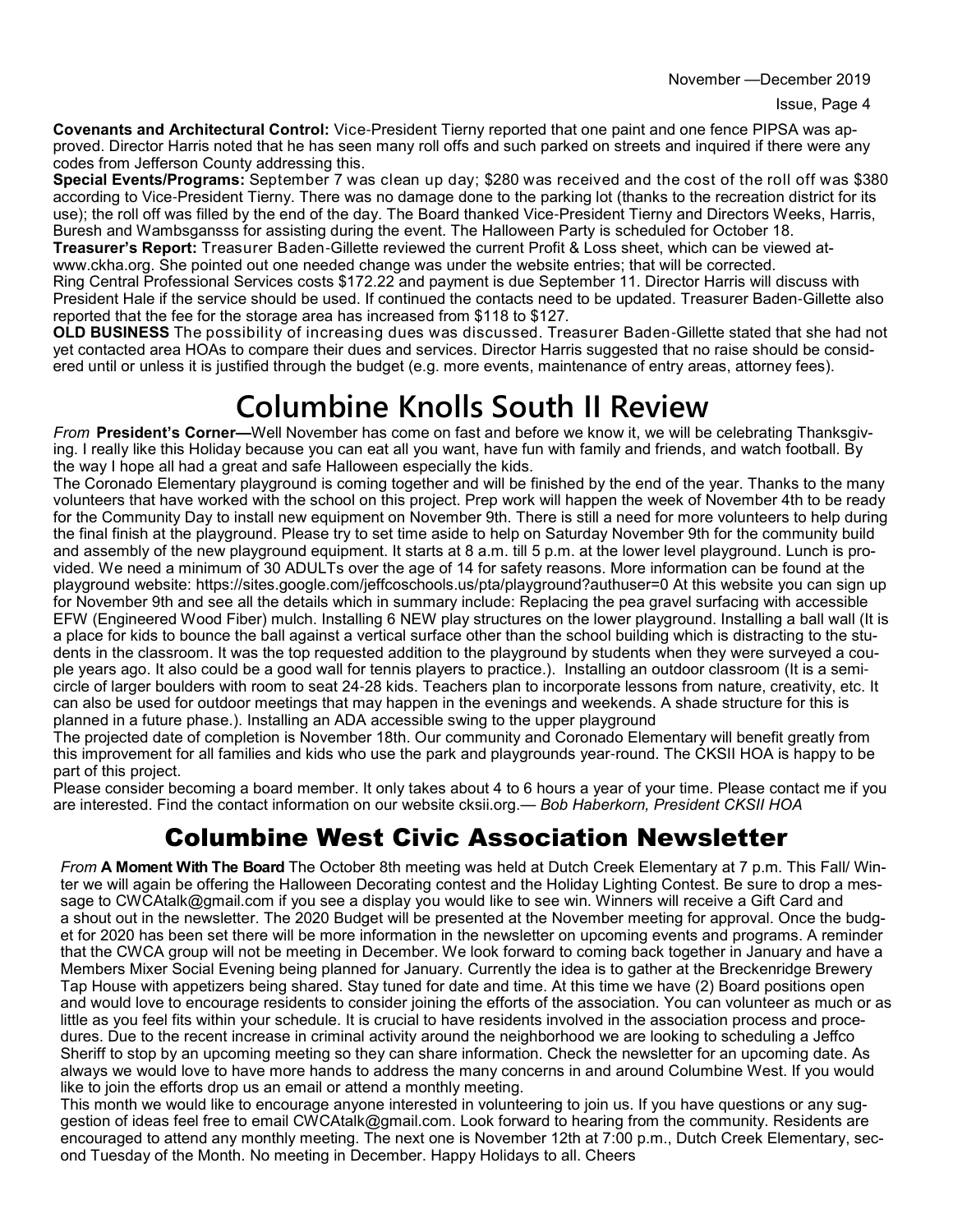### The Leawood Rapporter

*From* **Leawood Civic Association Minutes of October 1, 2019**— Board members present: Paul O'Connor, Chip Langowski, Laurie Selander, Nancy Bock, Rhonda Eveleth, Gina Severino

Financial report was sent to Paul as Mike was not able to attend the meeting. Paul presented it to the board and we now have a total of \$4,173.77. Details are printed in The Rapporter.

The board will meet as a group on October 5th, 2019 at the Bowles and Jay entrance to see what can be done to repair the damaged rocks, flowers and sprinkler system.

Rhonda will check with the park board to see about them paying their percentage of the increase in cost of printing and distributing the Rapporter and payment for dumpster on clean up day.

The picture deadline for the Leawood Living Monthly Photo Contest is October 10th, 2019 and Diane Wall is working on this. The winner will be announced in the November Rapporter.

Chip will contact a potential volunteer to see if he is still interested in being our webmaster.

Santa is coming to Leawood Elementary, December 4th, 2019. Debby will arrange for Santa and Mrs. Claus to be there. Debby will also bring the bell necklaces and candy canes. Nancy will arrange for the punch and crafts. Rhonda and Laurie will bring the cookies.

Leawood Civic Association's yearly holiday dinner will take place in December. Nancy will send invitations to platinum members and those who volunteered throughout the year.

There will be no December monthly meeting.

The meeting was adjourned at 8:05.

*From* **Leawood Metropolitan Recreation and Park District Minutes October 9, 2019** The Board meeting was called called to order at 6:35 p.m. at Leawood Elementary, by President Kyle Sargent. Members present were: Donna Snyder /Treasurer, Linda Smith/Vice President, Debby Baker/Secretary, Steve Wall/resident, prospective board member and Dave Padilla/Parks Manager.

**Public Comment/Correspondence –** Rhonda Eveleth, Board Member of LCA, contacted the Board regarding the repair of the damaged wall on the west side of the Jay Ct. entrance. The board discussed that it typically cannot fund repairs to non-district property, more details about the planned repair and costs might be helpful. Debby will get more information. Tom Bryant suggested that the Board visit the Clement Park playground for ideas for the Weaver Park play area redesign based on his family's experience with the new features.

**Open Board Position –** Kyle moved that the board proceed out of order on the agenda to consider the appointment of Steve Wall to fill the current board vacancy. The Board voted unanimously to appoint Steve Wall to the open board position, and Steve was duly sworn into the position.

**Treasurer's Report -** Donna presented the Treasurer's report. Invoices for the month include Denver Water, Weston, United Site Services, Rich Alarcon, Waste Management, Xcel, Horizon, Alameda Nursery, Churchich Recreation, Aztec Consultants, doggie bag vendor, Dave's invoice and reimbursement to petty cash. Debby moved the Treasurer's report be received and bills paid, Steve seconded, and the motion passed unanimously.

**Parks Manager Report –** Irrigation tests and mowing was done in all parks. Doggie bags were checked and replenished as needed. New benches were received. Watering time on irrigation clocks was reduced.

Leawood Park: Replacement tabletops and seats were installed. 120 yards of fibar was installed on the playground. Weaver Park: Linda painted one of the signs. Urban Drainage removed noxious weeds along the creek bed. A new net was installed on the east tennis court. Dave marked the planned playground addition to provide a visual layout. Raccoon Park: Urban Drainage removed a downed tree. Two trees down at south end of the park. Both trees had rotting

cores. Weston to remove them by the end of October.

**New Business –** Donna presented the first draft of the budget for 2020. She also suggested adding a separate meeting in 2020 for budget discussion.

**Old Business** – Weaver Park play area redesign – Dave presented a proposal from Weston for the ground preparation. Have not received cost proposals for refurbishing the existing playground equipment. Donna had not received any response from the vendor, so Kyle will follow up with the vendor. The board discussed related issues, including identifying costs to repair the existing play structures.—*Deborah Baker, Acting Secretary*

Posting location: District Board's agendas are posted by the Clerk to the Jefferson County Board of Commissioners board

#### Woodbourne

*From* **Notes From the Board** The Woodbourne HOA Board is pleased to announce that Clifton Larson Allen (CLA) will be taking over as the management company as of November 1, 2019. There was a thirty day transition period which started on October 1 and ended on November 1. One of the things that drew the HOA Board to CLA was their teambased approach. Kim Herman (kim.herman@claconnect.com) is the CLA point of contact for Woodbourne. She will be supported by Geol Scheirman (geol.scheirman@claconnect.com). By now you should have received the new ACH payment information. We are also transitioning to a new website. We are very excited to use the new website to deliver new capabilities for servicing the community. We intend for it to be more interactive, and we hope to hear your feedback on it. The URL will be www.woodbournehoa.org. As always, please feel free to reach out to Kim, Geol, or me (james\_m@woodbournehoa.org) if you have any questions.—*James Meyer, President*